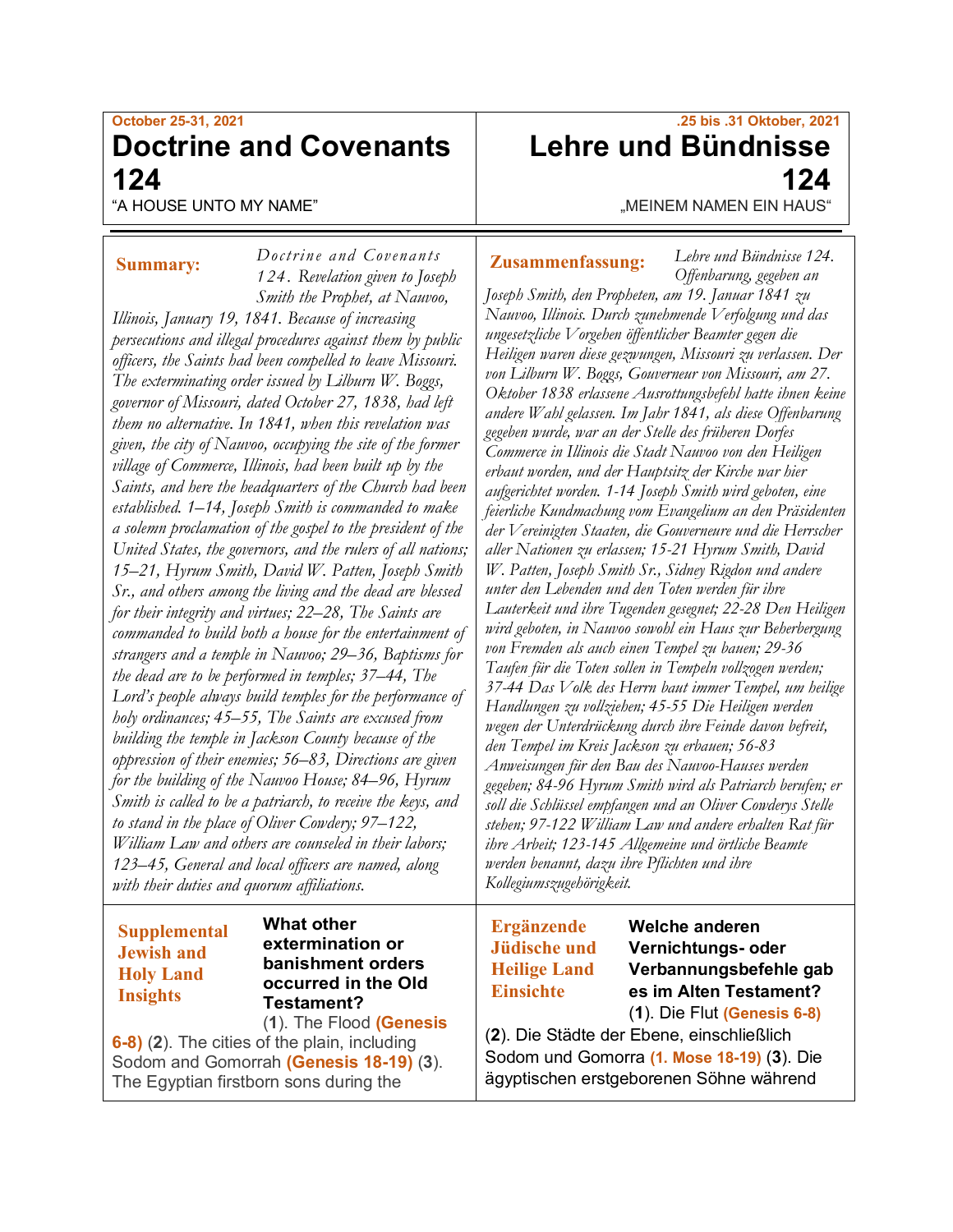| Passover (Exodus 11-12) (4). The Canaanites<br>under Moses and Joshua (Numbers 21:2-3);<br>(Deuteronomy 20:17); (Joshua 6:17, 21) (5).<br>The Amalekites annihilated by Saul (1 Samuel<br>15)                                                                                                                                                                                                                                                                                                                                                                                                                                                                                                                                                                                                                                                                                                                                                                                                                                                                                                                                                                                                                                                                                                                                                                                                                                                                                                                                                                                                                                                                                                                                                                                                                                                                                                                    | des Passahs (Exodus 11-12) (4). Die<br>Kanaaniter unter Moses und Josua (4. Mose<br>21:2-3); (5. Mose 20:17); (Josua 6:17, 21) (5). Die<br>von Saul vernichteten Amalekiter (1. Samuel 15)                                                                                                                                                                                                                                                                                                                                                                                                                                                                                                                                                                                                                                                                                                                                                                                                                                                                                                                                                                                                                                                                                                                                                                                                                                                                                                                                                                                                                                                                                                                                                                                                                                                                                                                                                                                                                                        |
|------------------------------------------------------------------------------------------------------------------------------------------------------------------------------------------------------------------------------------------------------------------------------------------------------------------------------------------------------------------------------------------------------------------------------------------------------------------------------------------------------------------------------------------------------------------------------------------------------------------------------------------------------------------------------------------------------------------------------------------------------------------------------------------------------------------------------------------------------------------------------------------------------------------------------------------------------------------------------------------------------------------------------------------------------------------------------------------------------------------------------------------------------------------------------------------------------------------------------------------------------------------------------------------------------------------------------------------------------------------------------------------------------------------------------------------------------------------------------------------------------------------------------------------------------------------------------------------------------------------------------------------------------------------------------------------------------------------------------------------------------------------------------------------------------------------------------------------------------------------------------------------------------------------|-----------------------------------------------------------------------------------------------------------------------------------------------------------------------------------------------------------------------------------------------------------------------------------------------------------------------------------------------------------------------------------------------------------------------------------------------------------------------------------------------------------------------------------------------------------------------------------------------------------------------------------------------------------------------------------------------------------------------------------------------------------------------------------------------------------------------------------------------------------------------------------------------------------------------------------------------------------------------------------------------------------------------------------------------------------------------------------------------------------------------------------------------------------------------------------------------------------------------------------------------------------------------------------------------------------------------------------------------------------------------------------------------------------------------------------------------------------------------------------------------------------------------------------------------------------------------------------------------------------------------------------------------------------------------------------------------------------------------------------------------------------------------------------------------------------------------------------------------------------------------------------------------------------------------------------------------------------------------------------------------------------------------------------|
| What are the purposes of<br><b>Proclamations?</b><br>" solemn and sacred in nature and were<br>issued with the intent to bring forth, build up,<br>and regulate the affairs of the Church as the<br>kingdom of God on the earth," (Robert J.<br><b>Matthews, Proclamations, Encyclopedia of</b><br>Mormonism, 1992) Since the restoration,<br>there have been the following<br>proclamations: "Proclamation of the First<br><b>Presidency to the Saints Scattered</b><br>Abroad," issued on January 15, 1841, in<br>Nauvoo, Illinois—Signed by Joseph Smith,<br>Sidney Rigdon and Hyrum Smith, the<br>proclamation details the progress of the<br>Church despite hardships and persecutions.<br>"Proclamation of the Twelve Apostles of The<br>Church of Jesus Christ of Latter-day Saints,"<br>issued on April 6, 1845, in New York City,<br>New York, and on October 22, 1845, in<br>Liverpool, England—Issued by the Twelve,<br>since the martyrdom dissolved the First<br>Presidency, the proclamation was printed<br>and distributed on both sides of the Atlantic<br>Ocean. It proclaimed that God had spoken<br>from the heavens and restored the gospel of<br>Jesus Christ to the earth and included a<br>voice of warning as well as an invitation<br>"Proclamation of the First Presidency and<br>the Twelve Apostles," issued on October 21,<br>1865, in Salt Lake City-This proclamation<br>was sent to Church members to correct<br>certain theories about the nature of God and<br>established the order that new doctrine is to<br>be announced only by the First Presidency.<br>"Proclamation from the First Presidency and<br>the Quorum of the Twelve Apostles of The<br>Church of Jesus Christ of Latter-day Saints,"<br>issued on April 6, 1980, from Fayette, New<br>York-President Spencer W. Kimball<br>announced the proclamation during the<br>Sunday morning session of the April 1980 | Was sind die Ziele von Proklamationen?<br>" feierlich und heilig und wurden mit der<br>Absicht herausgegeben, die Angelegenheiten<br>der Kirche als das Reich Gottes auf Erden<br>hervorzubringen, aufzubauen und zu regeln"<br>(Robert J. Matthews, Proclamations,<br>Encyclopedia of Mormonism, 1992). Nach der<br>Wiederherstellung gab es die folgenden<br>Proklamationen: "Proklamation der Ersten<br>Präsidentschaft an die im Ausland verstreuten<br>Heiligen, "herausgegeben am 15. Januar 1841<br>in Nauvoo, Illinois - unterzeichnet von Joseph<br>Smith, Sidney Rigdon und Hyrum Smith, die<br>Proklamation enthält Einzelheiten zu den<br>Fortschritt der Kirche trotz Not und Verfolgung.<br>"Proklamation der Zwölf Apostel der Kirche<br>Jesu Christi der Heiligen der Letzten Tage,"<br>herausgegeben am 6. April 1845 in New York<br>City, New York, und am 22. Oktober 1845 in<br>Liverpool, England - Herausgegeben von den<br>Zwölf, da das Martyrium die Erste<br>Präsidentschaft auflöste, wurde die<br>Proklamation gedruckt und auf beiden Seiten<br>des Atlantiks verteilt. Es verkündete, dass Gott<br>vom Himmel gesprochen und das Evangelium<br>Jesu Christi auf der Erde wiederhergestellt<br>hatte, und beinhaltete eine warnende Stimme<br>sowie eine Einladung. "Proklamation der<br>Ersten Präsidentschaft und der Zwölf Apostel,"<br>herausgegeben am 21. Oktober 1865 in Salt<br>Lake City - Diese Proklamation wurde an die<br>Mitglieder der Kirche versandt, um bestimmte<br>Theorien über das Wesen Gottes zu<br>korrigieren und die neue Lehre festzulegen nur<br>von der Ersten Präsidentschaft angekündigt.<br>"Proklamation der Ersten Präsidentschaft und<br>des Kollegiums der Zwölf Apostel der Kirche<br>Jesu Christi der Heiligen der Letzten Tage,"<br>herausgegeben am 6. April 1980 in Fayette,<br>New York - Präsident Spencer W. Kimball<br>kündigte die Proklamation am Sonntag an<br>Vormittagssitzung der Generalkonferenz im<br>April 1980 und des 150. Jahrestages der |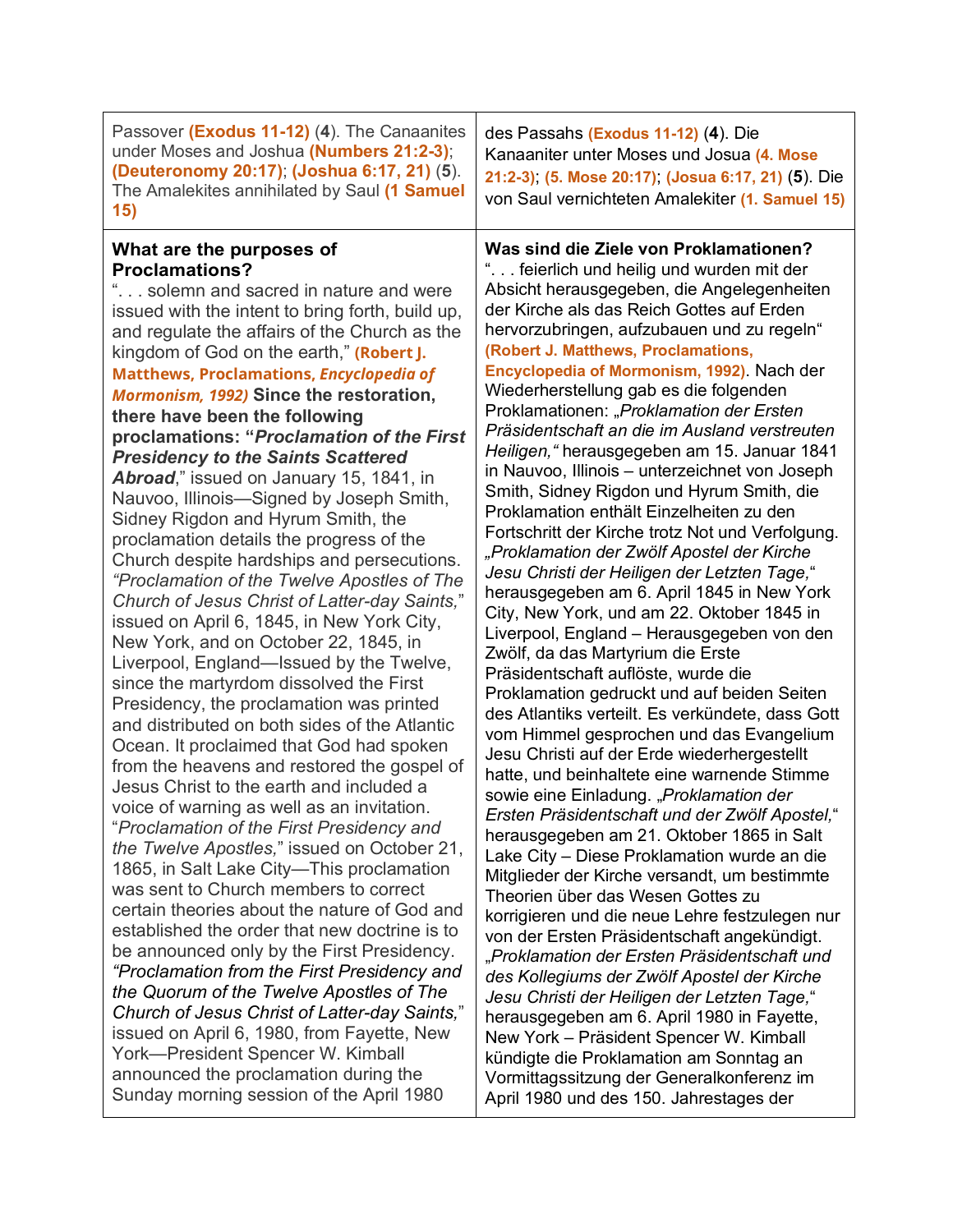| general conference and the 150th                                                                                                                                                                                                                                                                                                                                                                                                                                                                                                                                                                                                                                                                                                                                                                                                                                                                                                                    | Gründung der Kirche. Er und der damalige                                                                                                                                                                                                                                                                                                                                                                                                                                                                                                                                                                                                                                                                                                                                                                                                           |
|-----------------------------------------------------------------------------------------------------------------------------------------------------------------------------------------------------------------------------------------------------------------------------------------------------------------------------------------------------------------------------------------------------------------------------------------------------------------------------------------------------------------------------------------------------------------------------------------------------------------------------------------------------------------------------------------------------------------------------------------------------------------------------------------------------------------------------------------------------------------------------------------------------------------------------------------------------|----------------------------------------------------------------------------------------------------------------------------------------------------------------------------------------------------------------------------------------------------------------------------------------------------------------------------------------------------------------------------------------------------------------------------------------------------------------------------------------------------------------------------------------------------------------------------------------------------------------------------------------------------------------------------------------------------------------------------------------------------------------------------------------------------------------------------------------------------|
| anniversary of the organization of the                                                                                                                                                                                                                                                                                                                                                                                                                                                                                                                                                                                                                                                                                                                                                                                                                                                                                                              | Elder Gordon B. Hinckley nahmen vom                                                                                                                                                                                                                                                                                                                                                                                                                                                                                                                                                                                                                                                                                                                                                                                                                |
| Church. He and then-Elder Gordon B.                                                                                                                                                                                                                                                                                                                                                                                                                                                                                                                                                                                                                                                                                                                                                                                                                                                                                                                 | restaurierten Bauernhaus von Peter Whitmer                                                                                                                                                                                                                                                                                                                                                                                                                                                                                                                                                                                                                                                                                                                                                                                                         |
| Hinckley joined conference proceedings                                                                                                                                                                                                                                                                                                                                                                                                                                                                                                                                                                                                                                                                                                                                                                                                                                                                                                              | Sr. an den Konferenzberichten teil, wobei Elder                                                                                                                                                                                                                                                                                                                                                                                                                                                                                                                                                                                                                                                                                                                                                                                                    |
| from the restored Peter Whitmer Sr.                                                                                                                                                                                                                                                                                                                                                                                                                                                                                                                                                                                                                                                                                                                                                                                                                                                                                                                 | Hinckley die Proklamation vorlas, in der die                                                                                                                                                                                                                                                                                                                                                                                                                                                                                                                                                                                                                                                                                                                                                                                                       |
| farmhouse, with Elder Hinckley reading the                                                                                                                                                                                                                                                                                                                                                                                                                                                                                                                                                                                                                                                                                                                                                                                                                                                                                                          | Wiederherstellung, der Fortschritt, die Lehre,                                                                                                                                                                                                                                                                                                                                                                                                                                                                                                                                                                                                                                                                                                                                                                                                     |
| proclamation, which detailed the Church's                                                                                                                                                                                                                                                                                                                                                                                                                                                                                                                                                                                                                                                                                                                                                                                                                                                                                                           | die Mission und die Botschaft der Kirche                                                                                                                                                                                                                                                                                                                                                                                                                                                                                                                                                                                                                                                                                                                                                                                                           |
| Restoration, progress, doctrine, mission, and                                                                                                                                                                                                                                                                                                                                                                                                                                                                                                                                                                                                                                                                                                                                                                                                                                                                                                       | detailliert beschrieben wurden. "Die Familie:                                                                                                                                                                                                                                                                                                                                                                                                                                                                                                                                                                                                                                                                                                                                                                                                      |
| message. "The Family: A Proclamation to                                                                                                                                                                                                                                                                                                                                                                                                                                                                                                                                                                                                                                                                                                                                                                                                                                                                                                             | Eine Proklamation an die Welt,"                                                                                                                                                                                                                                                                                                                                                                                                                                                                                                                                                                                                                                                                                                                                                                                                                    |
| the World," issued September 23, 1995, in                                                                                                                                                                                                                                                                                                                                                                                                                                                                                                                                                                                                                                                                                                                                                                                                                                                                                                           | herausgegeben am 23. September 1995 in Salt                                                                                                                                                                                                                                                                                                                                                                                                                                                                                                                                                                                                                                                                                                                                                                                                        |
| Salt Lake City-The proclamation was read                                                                                                                                                                                                                                                                                                                                                                                                                                                                                                                                                                                                                                                                                                                                                                                                                                                                                                            | Lake City - Die Proklamation wurde von                                                                                                                                                                                                                                                                                                                                                                                                                                                                                                                                                                                                                                                                                                                                                                                                             |
| by President Gordon B. Hinckley at the                                                                                                                                                                                                                                                                                                                                                                                                                                                                                                                                                                                                                                                                                                                                                                                                                                                                                                              | Präsident Gordon B. Hinckley auf der FHV-                                                                                                                                                                                                                                                                                                                                                                                                                                                                                                                                                                                                                                                                                                                                                                                                          |
| general Relief Society meeting leading into                                                                                                                                                                                                                                                                                                                                                                                                                                                                                                                                                                                                                                                                                                                                                                                                                                                                                                         | Generalkonferenz im Vorfeld der                                                                                                                                                                                                                                                                                                                                                                                                                                                                                                                                                                                                                                                                                                                                                                                                                    |
| October 1995 general conference, with the                                                                                                                                                                                                                                                                                                                                                                                                                                                                                                                                                                                                                                                                                                                                                                                                                                                                                                           | Generalkonferenz im Oktober 1995 vorgelesen                                                                                                                                                                                                                                                                                                                                                                                                                                                                                                                                                                                                                                                                                                                                                                                                        |
| proclamation's purpose to "warn and                                                                                                                                                                                                                                                                                                                                                                                                                                                                                                                                                                                                                                                                                                                                                                                                                                                                                                                 | "warnen und warnen" die Welt und geben eine                                                                                                                                                                                                                                                                                                                                                                                                                                                                                                                                                                                                                                                                                                                                                                                                        |
| forewarn" the world and offering an official                                                                                                                                                                                                                                                                                                                                                                                                                                                                                                                                                                                                                                                                                                                                                                                                                                                                                                        | offizielle Erklärung der Kirche zu Familie, Ehe,                                                                                                                                                                                                                                                                                                                                                                                                                                                                                                                                                                                                                                                                                                                                                                                                   |
| Church statement on family, marriage,                                                                                                                                                                                                                                                                                                                                                                                                                                                                                                                                                                                                                                                                                                                                                                                                                                                                                                               | Geschlechterrollen und menschlicher                                                                                                                                                                                                                                                                                                                                                                                                                                                                                                                                                                                                                                                                                                                                                                                                                |
| gender roles, and human sexuality. A                                                                                                                                                                                                                                                                                                                                                                                                                                                                                                                                                                                                                                                                                                                                                                                                                                                                                                                | Sexualität ab. Eine Proklamation unterscheidet                                                                                                                                                                                                                                                                                                                                                                                                                                                                                                                                                                                                                                                                                                                                                                                                     |
| proclamation is different from an official                                                                                                                                                                                                                                                                                                                                                                                                                                                                                                                                                                                                                                                                                                                                                                                                                                                                                                          | sich von einer offiziellen Erklärung, einer                                                                                                                                                                                                                                                                                                                                                                                                                                                                                                                                                                                                                                                                                                                                                                                                        |
| declaration, a doctrinal exposition, or                                                                                                                                                                                                                                                                                                                                                                                                                                                                                                                                                                                                                                                                                                                                                                                                                                                                                                             | lehrmäßigen Darlegung oder Erklärungen zu                                                                                                                                                                                                                                                                                                                                                                                                                                                                                                                                                                                                                                                                                                                                                                                                          |
| statements on policies. Some of these come                                                                                                                                                                                                                                                                                                                                                                                                                                                                                                                                                                                                                                                                                                                                                                                                                                                                                                          | Richtlinien. Einige von ihnen kommen nur von                                                                                                                                                                                                                                                                                                                                                                                                                                                                                                                                                                                                                                                                                                                                                                                                       |
| from only the First Presidency, some just                                                                                                                                                                                                                                                                                                                                                                                                                                                                                                                                                                                                                                                                                                                                                                                                                                                                                                           | der Ersten Präsidentschaft, andere nur vom                                                                                                                                                                                                                                                                                                                                                                                                                                                                                                                                                                                                                                                                                                                                                                                                         |
| from the Quorum of the Twelve, and some                                                                                                                                                                                                                                                                                                                                                                                                                                                                                                                                                                                                                                                                                                                                                                                                                                                                                                             | Kollegium der Zwölf und einige sowohl von der                                                                                                                                                                                                                                                                                                                                                                                                                                                                                                                                                                                                                                                                                                                                                                                                      |
| from both the presidency and the quorum.                                                                                                                                                                                                                                                                                                                                                                                                                                                                                                                                                                                                                                                                                                                                                                                                                                                                                                            | Präsidentschaft als auch vom Kollegium.                                                                                                                                                                                                                                                                                                                                                                                                                                                                                                                                                                                                                                                                                                                                                                                                            |
| (https://www.churchofjesuschrist.org/church/ne                                                                                                                                                                                                                                                                                                                                                                                                                                                                                                                                                                                                                                                                                                                                                                                                                                                                                                      | (https://www.churchofjesuschrist.org/church/ne                                                                                                                                                                                                                                                                                                                                                                                                                                                                                                                                                                                                                                                                                                                                                                                                     |
| ws/how-rare-a-proclamation-a-look-at-todays-                                                                                                                                                                                                                                                                                                                                                                                                                                                                                                                                                                                                                                                                                                                                                                                                                                                                                                        | ws/how-rare-a-proclamation-a-look-at-todays-                                                                                                                                                                                                                                                                                                                                                                                                                                                                                                                                                                                                                                                                                                                                                                                                       |
| and-the-5-previous-proclamations-in-church-                                                                                                                                                                                                                                                                                                                                                                                                                                                                                                                                                                                                                                                                                                                                                                                                                                                                                                         | and-the-5-vorherige-proclamations-in-church-                                                                                                                                                                                                                                                                                                                                                                                                                                                                                                                                                                                                                                                                                                                                                                                                       |
| history?lang=eng)                                                                                                                                                                                                                                                                                                                                                                                                                                                                                                                                                                                                                                                                                                                                                                                                                                                                                                                                   | history?lang=eng)                                                                                                                                                                                                                                                                                                                                                                                                                                                                                                                                                                                                                                                                                                                                                                                                                                  |
| <b>What are Old Testament Proclamations?</b><br>There are nine occurrences of 'Proclamations'<br>in the Old Testament: "And when Aaron saw it,<br>he built an altar before it; and Aaron made<br>proclamation, and said, Tomorrow is a feast to<br>the LORD." (Exodus 32:5) "Then king Asa<br>made a proclamation throughout all Judah;<br>none was exempted: and they took away the<br>stones of Ramah, and the timber thereof,<br>wherewith Baasha had builded; and king Asa<br>built with them Geba of Benjamin, and<br>Mizpah." (1 Kings 15:22) "And there went a<br>proclamation throughout the host about the<br>going down of the sun, saying, Every man to<br>his city, and every man to his own country." (1<br>Kings 22:36) "And they made a proclamation<br>through Judah and Jerusalem, to bring in to<br>the LORD the collection that Moses the<br>servant of God laid upon Israel in the<br>wilderness." (2 Chronicles 24:9) "So they | <b>Was sind alttestamentliche</b><br>Proklamationen?<br>Im Alten Testament gibt es neun Vorkommen<br>von 'Proklamationen': "Und als Aaron es sah,<br>baute er einen Altar davor; und Aaron<br>verkündete und sprach: Morgen ist ein Fest<br>dem HERRN. (Exodus 32:5) "Da machte König<br>Asa eine Verkündigung in ganz Juda; keiner<br>wurde davon ausgenommen; und sie nahmen<br>die Steine von Rama und das Holz davon,<br>womit Baesa gebaut hatte; und König Asa<br>baute mit ihnen Geba von Benjamin und<br>Mizpa (1. Könige 15:22), Und es ging eine<br>Verkündigung über den Untergang der Sonne<br>durch das ganze Heer und sprach: Jedermann<br>in seine Stadt und jedermann in sein eigenes<br>Land." (1. Könige 22:36), Und sie machten eine<br>Verkündigung durch Juda und Jerusalem, um<br>die Sammlung, die Mose, der Knecht Gottes, |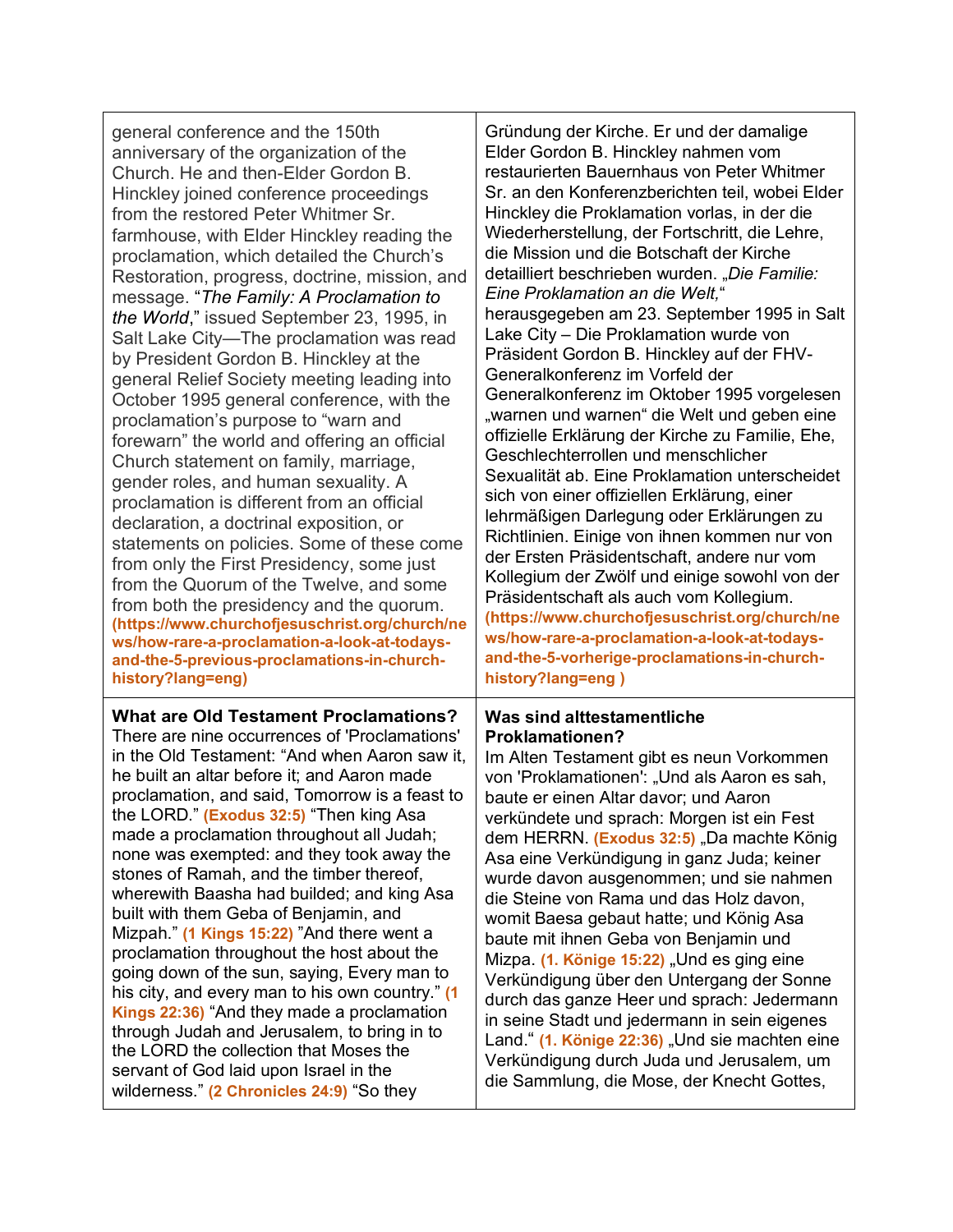| established a decree to make proclamation<br>throughout all Israel, from Beersheba even to<br>Dan, that they should come to keep the<br>passover unto the LORD God of Israel at<br>Jerusalem: for they had not done it of a long<br>time in such sort as it was written." (2<br><b>Chronicles 30:5)</b> "Now in the first year of Cyrus<br>king of Persia, that the word of the LORD<br>spoken by the mouth of Jeremiah might be<br>accomplished, the LORD stirred up the spirit of<br>Cyrus king of Persia, that he made a<br>proclamation throughout all his kingdom, and<br>put it also in writing, saying," (2 Chronicles<br>36:22) "Now in the first year of Cyrus king of<br>Persia, that the word of the LORD by the<br>mouth of Jeremiah might be fulfilled, the<br>LORD stirred up the spirit of Cyrus king of<br>Persia, that he made a proclamation<br>throughout all his kingdom, and put it also in<br>writing, saying, (Ezra 1:1) "And they made<br>proclamation throughout Judah and Jerusalem<br>unto all the children of the captivity, that they<br>should gather themselves together unto<br>Jerusalem; (Ezra 10:7) "Then commanded<br>Belshazzar, and they clothed Daniel with<br>scarlet, and put a chain of gold about his neck,<br>and made a proclamation concerning him, that<br>he should be the third ruler in the kingdom."<br>(Dan 5:29) | Israel in der Wüste aufgegeben hatte, zum<br>Herrn einzubringen." (2. Chronik 24:9) "Da<br>erließen sie eine Verordnung, um in ganz Israel<br>zu verkünden, von Beerscheba bis zu Dan,<br>dass sie kommen sollten, um dem HERRN,<br>dem Gott Israels, das Passah in Jerusalem zu<br>halten; denn sie hatten es nicht getan eine<br>lange Zeit in der Art, wie es geschrieben<br>wurde." (2 Chronik 30:5) "Und im ersten Jahr<br>des Königs Kyros von Persien, damit das Wort<br>des Herrn, das durch den Mund Jeremias<br>geredet wurde, erfüllt werde, erweckte der Herr<br>den Geist des Königs Kyros von Persien, den<br>er gemacht hatte eine Verkündigung in seinem<br>ganzen Königreich und schreibe sie auch<br>schriftlich, nämlich" (2. Chronik 36:22).<br>"erweckte der Herr den Geist des Kyros, des<br>Königs von Persien, dass er in seinem ganzen<br>Königreich eine Verkündigung machte und sie<br>auch schriftlich niederlegte: " (Esra 1:1) "Und sie<br>machten eine Verkündigung in ganz Juda und<br>Jerusalem an alle Kinder der Gefangenschaft,<br>damit sie sich nach Jerusalem versammeln";<br>(Esra 10:7) "Dann befahl Belsazar, und sie<br>kleideten Daniel mit Scharlach und legten eine<br>goldene Kette um seinen Hals und<br>verkündeten über ihn, dass er der dritte<br>Herrscher im Königreich sein sollte." (Dan 5:29) |
|-----------------------------------------------------------------------------------------------------------------------------------------------------------------------------------------------------------------------------------------------------------------------------------------------------------------------------------------------------------------------------------------------------------------------------------------------------------------------------------------------------------------------------------------------------------------------------------------------------------------------------------------------------------------------------------------------------------------------------------------------------------------------------------------------------------------------------------------------------------------------------------------------------------------------------------------------------------------------------------------------------------------------------------------------------------------------------------------------------------------------------------------------------------------------------------------------------------------------------------------------------------------------------------------------------------------------------------------------------------------------|-------------------------------------------------------------------------------------------------------------------------------------------------------------------------------------------------------------------------------------------------------------------------------------------------------------------------------------------------------------------------------------------------------------------------------------------------------------------------------------------------------------------------------------------------------------------------------------------------------------------------------------------------------------------------------------------------------------------------------------------------------------------------------------------------------------------------------------------------------------------------------------------------------------------------------------------------------------------------------------------------------------------------------------------------------------------------------------------------------------------------------------------------------------------------------------------------------------------------------------------------------------------------------------------------------------------------------------------------------|
| <b>What are Book of Mormon references</b>                                                                                                                                                                                                                                                                                                                                                                                                                                                                                                                                                                                                                                                                                                                                                                                                                                                                                                                                                                                                                                                                                                                                                                                                                                                                                                                             | Was sind Verweise auf Proklamationen im                                                                                                                                                                                                                                                                                                                                                                                                                                                                                                                                                                                                                                                                                                                                                                                                                                                                                                                                                                                                                                                                                                                                                                                                                                                                                                               |
| of Proclamations?                                                                                                                                                                                                                                                                                                                                                                                                                                                                                                                                                                                                                                                                                                                                                                                                                                                                                                                                                                                                                                                                                                                                                                                                                                                                                                                                                     | <b>Buch Mormon?</b>                                                                                                                                                                                                                                                                                                                                                                                                                                                                                                                                                                                                                                                                                                                                                                                                                                                                                                                                                                                                                                                                                                                                                                                                                                                                                                                                   |
| Limhi sends a proclamation among his                                                                                                                                                                                                                                                                                                                                                                                                                                                                                                                                                                                                                                                                                                                                                                                                                                                                                                                                                                                                                                                                                                                                                                                                                                                                                                                                  | Limhi sendet eine Proklamation unter seinem                                                                                                                                                                                                                                                                                                                                                                                                                                                                                                                                                                                                                                                                                                                                                                                                                                                                                                                                                                                                                                                                                                                                                                                                                                                                                                           |
| people to gather. (Mosiah 7:17)                                                                                                                                                                                                                                                                                                                                                                                                                                                                                                                                                                                                                                                                                                                                                                                                                                                                                                                                                                                                                                                                                                                                                                                                                                                                                                                                       | Volk, um sich zu versammeln. (Mosia 7:17)                                                                                                                                                                                                                                                                                                                                                                                                                                                                                                                                                                                                                                                                                                                                                                                                                                                                                                                                                                                                                                                                                                                                                                                                                                                                                                             |
| Proclamation to to gather flocks and drive                                                                                                                                                                                                                                                                                                                                                                                                                                                                                                                                                                                                                                                                                                                                                                                                                                                                                                                                                                                                                                                                                                                                                                                                                                                                                                                            | Proklamation, Herden zu sammeln und sie bei                                                                                                                                                                                                                                                                                                                                                                                                                                                                                                                                                                                                                                                                                                                                                                                                                                                                                                                                                                                                                                                                                                                                                                                                                                                                                                           |
| them into wilderness by night. (Mosiah                                                                                                                                                                                                                                                                                                                                                                                                                                                                                                                                                                                                                                                                                                                                                                                                                                                                                                                                                                                                                                                                                                                                                                                                                                                                                                                                | Nacht in die Wildnis zu treiben. (Mosia 22:6)                                                                                                                                                                                                                                                                                                                                                                                                                                                                                                                                                                                                                                                                                                                                                                                                                                                                                                                                                                                                                                                                                                                                                                                                                                                                                                         |
| 22:6) Mosiah sends proclamation that                                                                                                                                                                                                                                                                                                                                                                                                                                                                                                                                                                                                                                                                                                                                                                                                                                                                                                                                                                                                                                                                                                                                                                                                                                                                                                                                  | Mosia sendet die Proklamation, dass                                                                                                                                                                                                                                                                                                                                                                                                                                                                                                                                                                                                                                                                                                                                                                                                                                                                                                                                                                                                                                                                                                                                                                                                                                                                                                                   |
| unbelievers should not persecute                                                                                                                                                                                                                                                                                                                                                                                                                                                                                                                                                                                                                                                                                                                                                                                                                                                                                                                                                                                                                                                                                                                                                                                                                                                                                                                                      | Ungläubige die Gläubigen nicht verfolgen                                                                                                                                                                                                                                                                                                                                                                                                                                                                                                                                                                                                                                                                                                                                                                                                                                                                                                                                                                                                                                                                                                                                                                                                                                                                                                              |
| believers. (Mosiah 27:2) The king of the                                                                                                                                                                                                                                                                                                                                                                                                                                                                                                                                                                                                                                                                                                                                                                                                                                                                                                                                                                                                                                                                                                                                                                                                                                                                                                                              | sollen. (Mosia 27:2). Der König der Lamaniten                                                                                                                                                                                                                                                                                                                                                                                                                                                                                                                                                                                                                                                                                                                                                                                                                                                                                                                                                                                                                                                                                                                                                                                                                                                                                                         |
| Lamanites sent a proclamation among all his                                                                                                                                                                                                                                                                                                                                                                                                                                                                                                                                                                                                                                                                                                                                                                                                                                                                                                                                                                                                                                                                                                                                                                                                                                                                                                                           | sandte eine Proklamation an sein ganzes Volk.                                                                                                                                                                                                                                                                                                                                                                                                                                                                                                                                                                                                                                                                                                                                                                                                                                                                                                                                                                                                                                                                                                                                                                                                                                                                                                         |
| people (that) they might go forth and                                                                                                                                                                                                                                                                                                                                                                                                                                                                                                                                                                                                                                                                                                                                                                                                                                                                                                                                                                                                                                                                                                                                                                                                                                                                                                                                 | (dass) sie ausgehen und das Wort predigen                                                                                                                                                                                                                                                                                                                                                                                                                                                                                                                                                                                                                                                                                                                                                                                                                                                                                                                                                                                                                                                                                                                                                                                                                                                                                                             |
| preach the word that the word of God                                                                                                                                                                                                                                                                                                                                                                                                                                                                                                                                                                                                                                                                                                                                                                                                                                                                                                                                                                                                                                                                                                                                                                                                                                                                                                                                  | könnten. damit das Wort Gottes kein                                                                                                                                                                                                                                                                                                                                                                                                                                                                                                                                                                                                                                                                                                                                                                                                                                                                                                                                                                                                                                                                                                                                                                                                                                                                                                                   |
| might have no obstruction And                                                                                                                                                                                                                                                                                                                                                                                                                                                                                                                                                                                                                                                                                                                                                                                                                                                                                                                                                                                                                                                                                                                                                                                                                                                                                                                                         | Hindernis hat. Und Tausende wurden zur                                                                                                                                                                                                                                                                                                                                                                                                                                                                                                                                                                                                                                                                                                                                                                                                                                                                                                                                                                                                                                                                                                                                                                                                                                                                                                                |
| thousands were brought to the knowledge of                                                                                                                                                                                                                                                                                                                                                                                                                                                                                                                                                                                                                                                                                                                                                                                                                                                                                                                                                                                                                                                                                                                                                                                                                                                                                                                            | Erkenntnis des Herrn gebracht. nach dem                                                                                                                                                                                                                                                                                                                                                                                                                                                                                                                                                                                                                                                                                                                                                                                                                                                                                                                                                                                                                                                                                                                                                                                                                                                                                                               |
| the Lord according to the spirit of                                                                                                                                                                                                                                                                                                                                                                                                                                                                                                                                                                                                                                                                                                                                                                                                                                                                                                                                                                                                                                                                                                                                                                                                                                                                                                                                   | Geist der Offenbarung und der Weissagung                                                                                                                                                                                                                                                                                                                                                                                                                                                                                                                                                                                                                                                                                                                                                                                                                                                                                                                                                                                                                                                                                                                                                                                                                                                                                                              |
| revelation and of prophecy, and the power of                                                                                                                                                                                                                                                                                                                                                                                                                                                                                                                                                                                                                                                                                                                                                                                                                                                                                                                                                                                                                                                                                                                                                                                                                                                                                                                          | und der Kraft Gottes, die in ihnen Wunder                                                                                                                                                                                                                                                                                                                                                                                                                                                                                                                                                                                                                                                                                                                                                                                                                                                                                                                                                                                                                                                                                                                                                                                                                                                                                                             |
| God working miracles in them (Alma 23:1-                                                                                                                                                                                                                                                                                                                                                                                                                                                                                                                                                                                                                                                                                                                                                                                                                                                                                                                                                                                                                                                                                                                                                                                                                                                                                                                              | wirkt. . (Alma 23:1-6) Die Proklamation ruft die                                                                                                                                                                                                                                                                                                                                                                                                                                                                                                                                                                                                                                                                                                                                                                                                                                                                                                                                                                                                                                                                                                                                                                                                                                                                                                      |
| 6) Proclamation calls followers of Korihor to                                                                                                                                                                                                                                                                                                                                                                                                                                                                                                                                                                                                                                                                                                                                                                                                                                                                                                                                                                                                                                                                                                                                                                                                                                                                                                                         | Anhänger von Korihor zur Umkehr auf. (Alma                                                                                                                                                                                                                                                                                                                                                                                                                                                                                                                                                                                                                                                                                                                                                                                                                                                                                                                                                                                                                                                                                                                                                                                                                                                                                                            |
| repent. (Alma 30:57) Proclamation announces                                                                                                                                                                                                                                                                                                                                                                                                                                                                                                                                                                                                                                                                                                                                                                                                                                                                                                                                                                                                                                                                                                                                                                                                                                                                                                                           | 30:57) Die Proklamation kündigt die Ermordung                                                                                                                                                                                                                                                                                                                                                                                                                                                                                                                                                                                                                                                                                                                                                                                                                                                                                                                                                                                                                                                                                                                                                                                                                                                                                                         |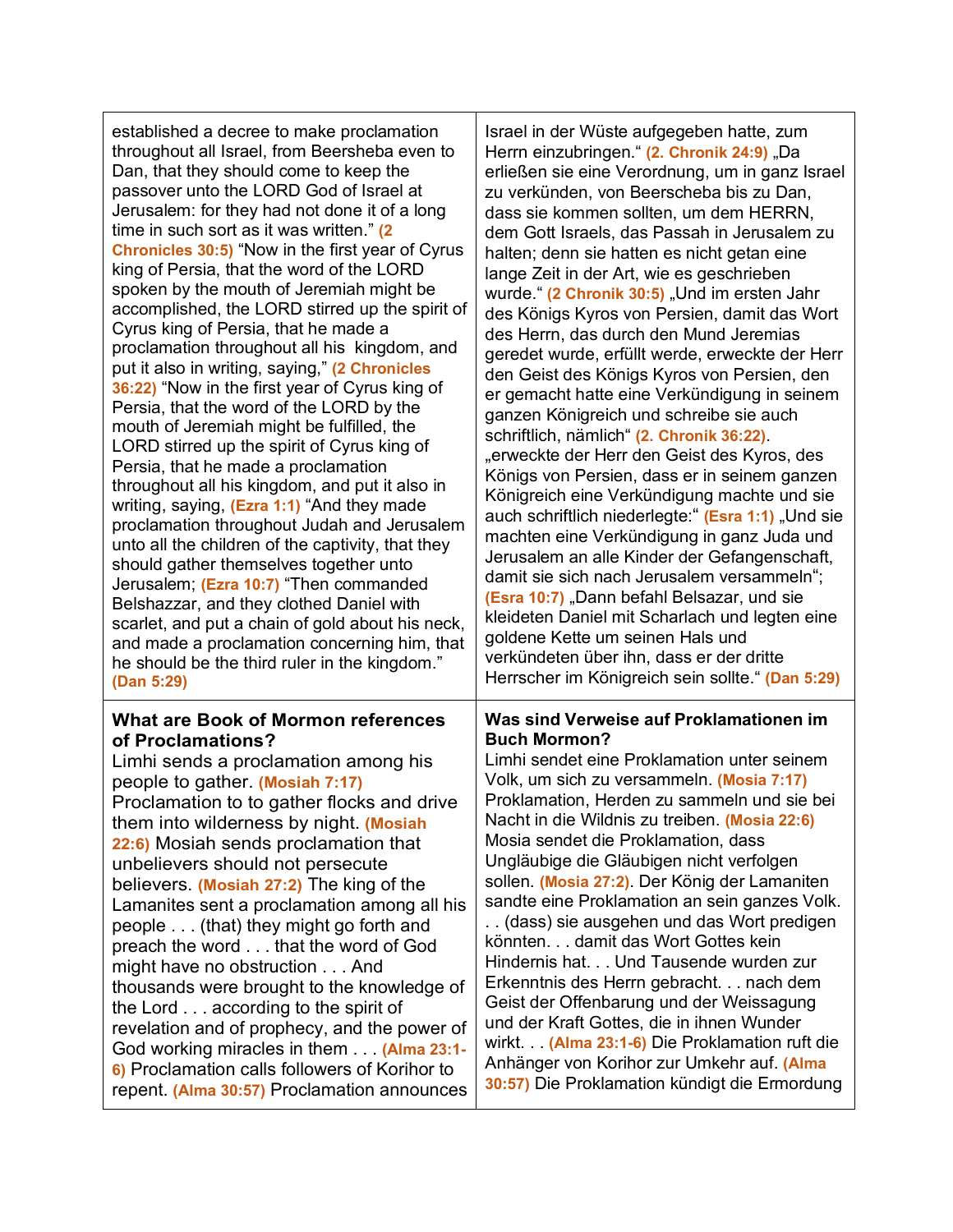| murder of Chief Judge (Helaman 9:9)                                                                                                                                                                                                                                                                                                                                                                                                                                                                                                                                                                                                                                                                                                                                                                                                                                                                                                                                                                                                                                                                                                                                           | des Obersten Richters an. (Helaman 9:9)                                                                                                                                                                                                                                                                                                                                                                                                                                                                                                                                                                                                                                                                                                                                                                                                                                                                                                                                                                                                                                                                                                                                                                                                                                                      |
|-------------------------------------------------------------------------------------------------------------------------------------------------------------------------------------------------------------------------------------------------------------------------------------------------------------------------------------------------------------------------------------------------------------------------------------------------------------------------------------------------------------------------------------------------------------------------------------------------------------------------------------------------------------------------------------------------------------------------------------------------------------------------------------------------------------------------------------------------------------------------------------------------------------------------------------------------------------------------------------------------------------------------------------------------------------------------------------------------------------------------------------------------------------------------------|----------------------------------------------------------------------------------------------------------------------------------------------------------------------------------------------------------------------------------------------------------------------------------------------------------------------------------------------------------------------------------------------------------------------------------------------------------------------------------------------------------------------------------------------------------------------------------------------------------------------------------------------------------------------------------------------------------------------------------------------------------------------------------------------------------------------------------------------------------------------------------------------------------------------------------------------------------------------------------------------------------------------------------------------------------------------------------------------------------------------------------------------------------------------------------------------------------------------------------------------------------------------------------------------|
| Laconeus sends Proclamation that all                                                                                                                                                                                                                                                                                                                                                                                                                                                                                                                                                                                                                                                                                                                                                                                                                                                                                                                                                                                                                                                                                                                                          | Lakoneus sendet die Proklamation, dass sich                                                                                                                                                                                                                                                                                                                                                                                                                                                                                                                                                                                                                                                                                                                                                                                                                                                                                                                                                                                                                                                                                                                                                                                                                                                  |
| people should gather in one place. (3 Nephi                                                                                                                                                                                                                                                                                                                                                                                                                                                                                                                                                                                                                                                                                                                                                                                                                                                                                                                                                                                                                                                                                                                                   | alle Menschen an einem Ort versammeln                                                                                                                                                                                                                                                                                                                                                                                                                                                                                                                                                                                                                                                                                                                                                                                                                                                                                                                                                                                                                                                                                                                                                                                                                                                        |
| 3:3, 13, 22                                                                                                                                                                                                                                                                                                                                                                                                                                                                                                                                                                                                                                                                                                                                                                                                                                                                                                                                                                                                                                                                                                                                                                   | sollen. (3 Nephi 3:3, 13, 22)                                                                                                                                                                                                                                                                                                                                                                                                                                                                                                                                                                                                                                                                                                                                                                                                                                                                                                                                                                                                                                                                                                                                                                                                                                                                |
| How can I know that ordinances are<br>eternal?<br>One of the reasons witness for the<br>restoration could be given in ancient times is<br>because the Old Covenant was the same as<br>the New Covenant. "It was the design of the<br>councils of heaven before the world was,<br>that the principles and laws of the priesthood<br>should be predicated upon the gathering of<br>the people in every age of the world<br>Ordinances instituted in the heavens before<br>the foundation of the world for the<br>salvation of men, are not to be altered or<br>changed. All must be saved on the same<br>principles." (Teachings of the Prophet Joseph<br>Smith, Section Six 1843-44, Pg.308) "Actually,<br>of course, the law of carnal commandments,<br>the law of performances and ordinances<br>revealed through Moses, was an old<br>covenant as compared with the gospel<br>restored by Jesus and his apostles. But this<br>new testament or covenant, this restored<br>gospel, was the same testament that had<br>been in force between God and his people<br>from Adam to Moses in both the old and the<br>new worlds " (Mormon Doctrine, Bruce R.<br>McConkie, Pg.543) | Wie kann ich wissen, dass Verordnungen<br>ewig sind?<br>Einer der Gründe, warum in alten Zeiten<br>Zeugnis für die Wiederherstellung gegeben<br>werden konnte, ist, dass der Alte Bund<br>derselbe wie der Neue Bund war. "Es war der<br>Plan der Himmelsräte, bevor die Welt war,<br>dass die Grundsätze und Gesetze des<br>Priestertums auf der Versammlung des Volkes<br>in jedem Zeitalter der Welt beruhen sollten<br>Verordnungen, die vor Grundlegung der Welt in<br>den Himmeln eingesetzt wurden. zum Heil<br>der Menschen, dürfen nicht verändert oder<br>verändert werden. Alle müssen nach den<br>gleichen Grundsätzen errettet werden." (Lehren<br>des Propheten Joseph Smith, Abschnitt Sechs<br>1843-44, S.308) "Tatsächlich war das Gesetz<br>der fleischlichen Gebote, das Gesetz der<br>Handlungen und Verordnungen, das durch<br>Moses offenbart wurde, ein alter Bund im<br>Vergleich zu dem von Jesus und seinen<br>Aposteln wiederhergestellten Evangelium. Aber<br>dieses neue Testament oder dieser neue<br>Bund, dieses wiederhergestellte Evangelium,<br>war dasselbe Testament, das zwischen Gott<br>und seinem Volk von Adam bis Moses sowohl<br>in der alten als auch in der neuen Welt in Kraft<br>gewesen war." (Mormonenlehre, Bruce R.<br>McConkie, S. 543) |
| How can I recognize that even the                                                                                                                                                                                                                                                                                                                                                                                                                                                                                                                                                                                                                                                                                                                                                                                                                                                                                                                                                                                                                                                                                                                                             | Wie kann ich erkennen, dass sogar das                                                                                                                                                                                                                                                                                                                                                                                                                                                                                                                                                                                                                                                                                                                                                                                                                                                                                                                                                                                                                                                                                                                                                                                                                                                        |
| sacrament is an eternal ordinance?                                                                                                                                                                                                                                                                                                                                                                                                                                                                                                                                                                                                                                                                                                                                                                                                                                                                                                                                                                                                                                                                                                                                            | Abendmahl eine ewige Verordnung ist?                                                                                                                                                                                                                                                                                                                                                                                                                                                                                                                                                                                                                                                                                                                                                                                                                                                                                                                                                                                                                                                                                                                                                                                                                                                         |
| In the Meridian of Times, the Apostle Luke                                                                                                                                                                                                                                                                                                                                                                                                                                                                                                                                                                                                                                                                                                                                                                                                                                                                                                                                                                                                                                                                                                                                    | Im Mittelzeiten scheint der Apostel Lukas                                                                                                                                                                                                                                                                                                                                                                                                                                                                                                                                                                                                                                                                                                                                                                                                                                                                                                                                                                                                                                                                                                                                                                                                                                                    |
| seems to amplify this metaphor of the Lord                                                                                                                                                                                                                                                                                                                                                                                                                                                                                                                                                                                                                                                                                                                                                                                                                                                                                                                                                                                                                                                                                                                                    | diese Metapher des Herrn als "neuen Wein" zu                                                                                                                                                                                                                                                                                                                                                                                                                                                                                                                                                                                                                                                                                                                                                                                                                                                                                                                                                                                                                                                                                                                                                                                                                                                 |
| being "New Wine." "No man also having                                                                                                                                                                                                                                                                                                                                                                                                                                                                                                                                                                                                                                                                                                                                                                                                                                                                                                                                                                                                                                                                                                                                         | verstärken. "Niemand, der auch gleich alten                                                                                                                                                                                                                                                                                                                                                                                                                                                                                                                                                                                                                                                                                                                                                                                                                                                                                                                                                                                                                                                                                                                                                                                                                                                  |
| drunk old wine straightway desireth new:                                                                                                                                                                                                                                                                                                                                                                                                                                                                                                                                                                                                                                                                                                                                                                                                                                                                                                                                                                                                                                                                                                                                      | Wein getrunken hat, begehrt Neues: denn er                                                                                                                                                                                                                                                                                                                                                                                                                                                                                                                                                                                                                                                                                                                                                                                                                                                                                                                                                                                                                                                                                                                                                                                                                                                   |
| for he saith, The old is better." (Luke 5:39)                                                                                                                                                                                                                                                                                                                                                                                                                                                                                                                                                                                                                                                                                                                                                                                                                                                                                                                                                                                                                                                                                                                                 | sagt: Das Alte ist besser." (Lukas 5:39) Es wird                                                                                                                                                                                                                                                                                                                                                                                                                                                                                                                                                                                                                                                                                                                                                                                                                                                                                                                                                                                                                                                                                                                                                                                                                                             |
| It is generally considered that aging makes                                                                                                                                                                                                                                                                                                                                                                                                                                                                                                                                                                                                                                                                                                                                                                                                                                                                                                                                                                                                                                                                                                                                   | allgemein angenommen, dass das Altern den                                                                                                                                                                                                                                                                                                                                                                                                                                                                                                                                                                                                                                                                                                                                                                                                                                                                                                                                                                                                                                                                                                                                                                                                                                                    |
| wine better; hence, old wine is better than                                                                                                                                                                                                                                                                                                                                                                                                                                                                                                                                                                                                                                                                                                                                                                                                                                                                                                                                                                                                                                                                                                                                   | Wein besser macht; Daher ist alter Wein                                                                                                                                                                                                                                                                                                                                                                                                                                                                                                                                                                                                                                                                                                                                                                                                                                                                                                                                                                                                                                                                                                                                                                                                                                                      |
| the new. At a festivity, the oldest, best                                                                                                                                                                                                                                                                                                                                                                                                                                                                                                                                                                                                                                                                                                                                                                                                                                                                                                                                                                                                                                                                                                                                     | besser als der neue. Bei einem Fest wird                                                                                                                                                                                                                                                                                                                                                                                                                                                                                                                                                                                                                                                                                                                                                                                                                                                                                                                                                                                                                                                                                                                                                                                                                                                     |
| wine is used first and then the more recent                                                                                                                                                                                                                                                                                                                                                                                                                                                                                                                                                                                                                                                                                                                                                                                                                                                                                                                                                                                                                                                                                                                                   | zuerst der älteste, beste Wein verwendet und                                                                                                                                                                                                                                                                                                                                                                                                                                                                                                                                                                                                                                                                                                                                                                                                                                                                                                                                                                                                                                                                                                                                                                                                                                                 |
| wine is used. When wine ran out at a                                                                                                                                                                                                                                                                                                                                                                                                                                                                                                                                                                                                                                                                                                                                                                                                                                                                                                                                                                                                                                                                                                                                          | dann der neuere. Als bei einem Hochzeitsfest                                                                                                                                                                                                                                                                                                                                                                                                                                                                                                                                                                                                                                                                                                                                                                                                                                                                                                                                                                                                                                                                                                                                                                                                                                                 |
| marriage feast in Cana, Jesus was asked                                                                                                                                                                                                                                                                                                                                                                                                                                                                                                                                                                                                                                                                                                                                                                                                                                                                                                                                                                                                                                                                                                                                       | in Kana der Wein ausging, wurde Jesus von                                                                                                                                                                                                                                                                                                                                                                                                                                                                                                                                                                                                                                                                                                                                                                                                                                                                                                                                                                                                                                                                                                                                                                                                                                                    |
| by his mother for assistance. Perhaps He                                                                                                                                                                                                                                                                                                                                                                                                                                                                                                                                                                                                                                                                                                                                                                                                                                                                                                                                                                                                                                                                                                                                      | seiner Mutter um Hilfe gebeten. Vielleicht                                                                                                                                                                                                                                                                                                                                                                                                                                                                                                                                                                                                                                                                                                                                                                                                                                                                                                                                                                                                                                                                                                                                                                                                                                                   |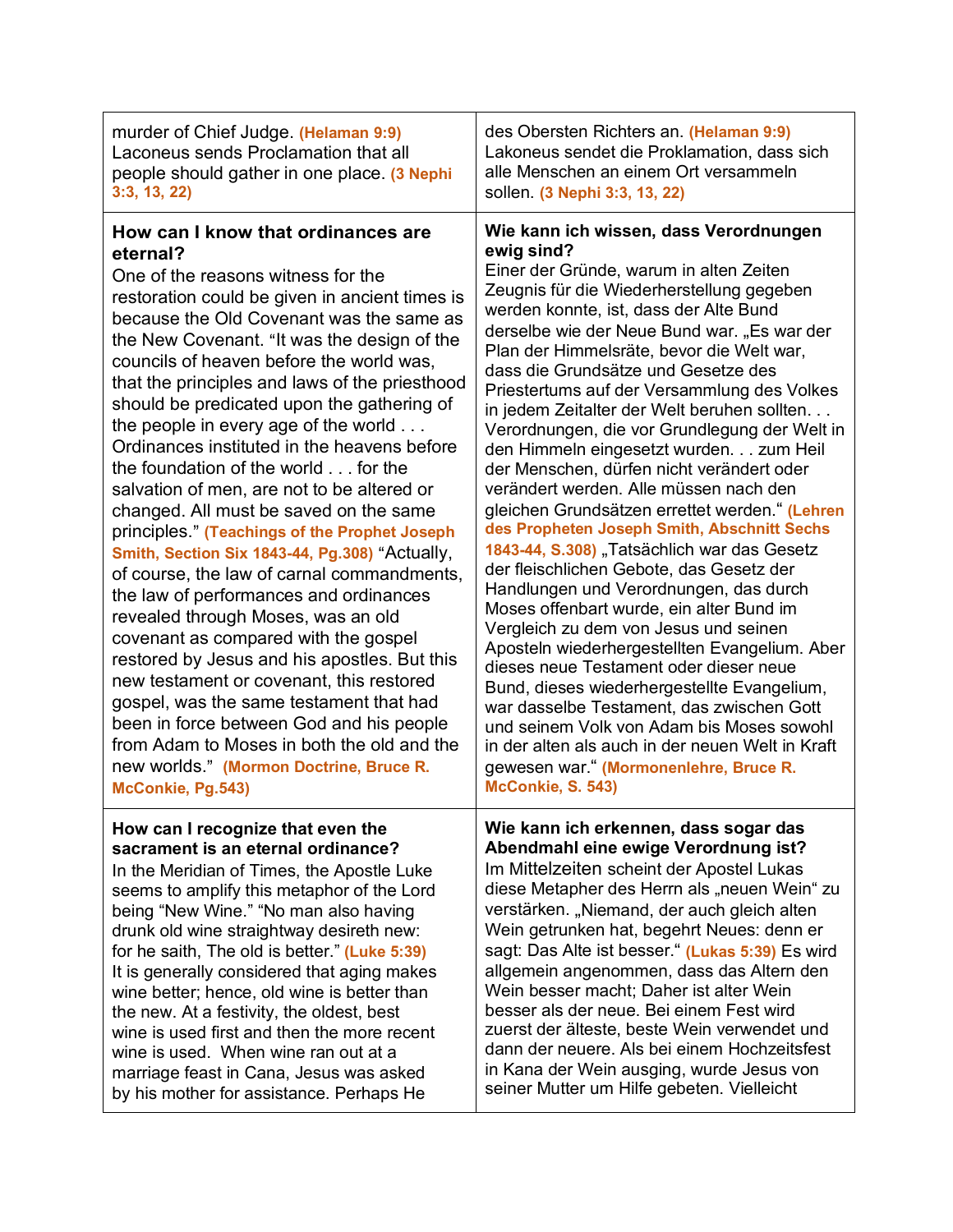referred to one of His names (New Wine) by indicating that His time (fulfillment of New Wine) had not yet come. "And when they wanted wine, the mother of Jesus saith unto him, They have no wine. Jesus saith unto her, Woman, what have I to do with thee? mine hour is not yet come." **(John 2:3-4)** He graciously, turned water into wine (very new), and it was better than the old. It may be that the prophetic metaphor of New Wine was fulfilled when Jesus, at the Last Supper, instituted a new meaning for the old ordinance of wine and bread. Jews still have a memory of that ritual as they pour, bless, and sip wine followed by breaking, blessing, and eating a piece of bread at the beginning of every Sabbath (*Kiddush*). The prayers accompanying that custom anticipate a future redemption that would be greater than being redeemed from Egypt at the first Passover. The only time Jews will break, bless, and eat a piece of bread first, followed by pouring, blessing, and sipping wine last is when children at the traditional Passover meal (*Seder*) find the "hidden piece of bread" (*afikommen*). It was that piece of bread that Jesus was referring to as he blessed bread and wine giving a new meaning to an old ordinance . . . hence, the New Wine. "And when he had given thanks, he brake it, and said, Take, eat: this is my body, which is broken for you: this do in remembrance of me. After the same manner also he took the cup, when he had supped, saying, This cup is the new testament in my blood: this do ye, as oft as ye drink it, in remembrance of me." **(1 Corinthians 11:24-25)**

### **How can I recognize evidence of ancient, even eternal ordinances?**

Religious Jews still practice many forms of ancient rites and rituals whose meanings may have become distorted or lost over many years without priesthood guidance. Now that the priesthood has been restored, we can view the "echo" in the old practices

bezog Er sich auf einen Seiner Namen (Neuer Wein), indem Er darauf hinwies, dass Seine Zeit (Erfüllung des Neuen Weins) noch nicht gekommen war. "Und als sie Wein wollten, sprach die Mutter Jesu zu ihm: Sie haben keinen Wein. Jesus spricht zu ihr: Frau, was habe ich mit dir zu tun? meine Stunde ist noch nicht gekommen." **(Johannes 2:3-4)** Er verwandelte gnädigerweise Wasser in Wein (sehr neu), und es war besser als das alte. Vielleicht erfüllte sich die prophetische Metapher des Neuen Weins, als Jesus beim Letzten Abendmahl der alten Ordnung von "Wein und Brot" eine neue Bedeutung einführte. Juden erinnern sich immer noch an dieses Ritual, wenn sie Wein einschenken, segnen und schlürfen, gefolgt von Brechen, Segen und dem Essen eines Stücks Brot zu Beginn jedes Sabbats (*Kiddusch*). Die Gebete, die diesen Brauch begleiten, nehmen eine zukünftige Erlösung vorweg, die größer wäre als die Erlösung aus Ägypten beim ersten Passahfest. Das einzige Mal, dass Juden zuerst ein Stück Brot brechen, segnen und essen, gefolgt von Einschenken, Segnen und Weintrinken als letztes, ist, wenn Kinder beim traditionellen Pessach-Essen (*Seder*) das "versteckte Stück Brot" (*afikommen*) finden. Es war dieses Stück Brot, auf das sich Jesus bezog, als er "Brot und Wein" segnete und einer alten Verordnung eine neue Bedeutung gab . . . daher der Neue Wein. "Und als er gedankt hatte, brach er es und sagte: Nimm, iss: das ist mein Leib, der für dich zerbrochen ist: das tue zu meiner Erinnerung. Auf dieselbe Weise nahm er auch den Kelch, als er zu Abend gegessen hatte, und sprach: Dieser Kelch ist das neue Testament in meinem Blut; dies tut ihr, sooft ihr trinkt, zu meiner Erinnerung. **(1. Korinther 11,24-25)**

### **Wie kann ich Beweise für alte, sogar ewige Verordnungen erkennen?**

Religiöse Juden praktizieren immer noch viele Formen alter Riten und Rituale, deren Bedeutung ohne die Führung durch das Priestertum über viele Jahre verzerrt oder verloren gegangen sein kann. Jetzt, da das Priestertum wiederhergestellt wurde, können wir das "Echo" in den alten Praktiken sehen,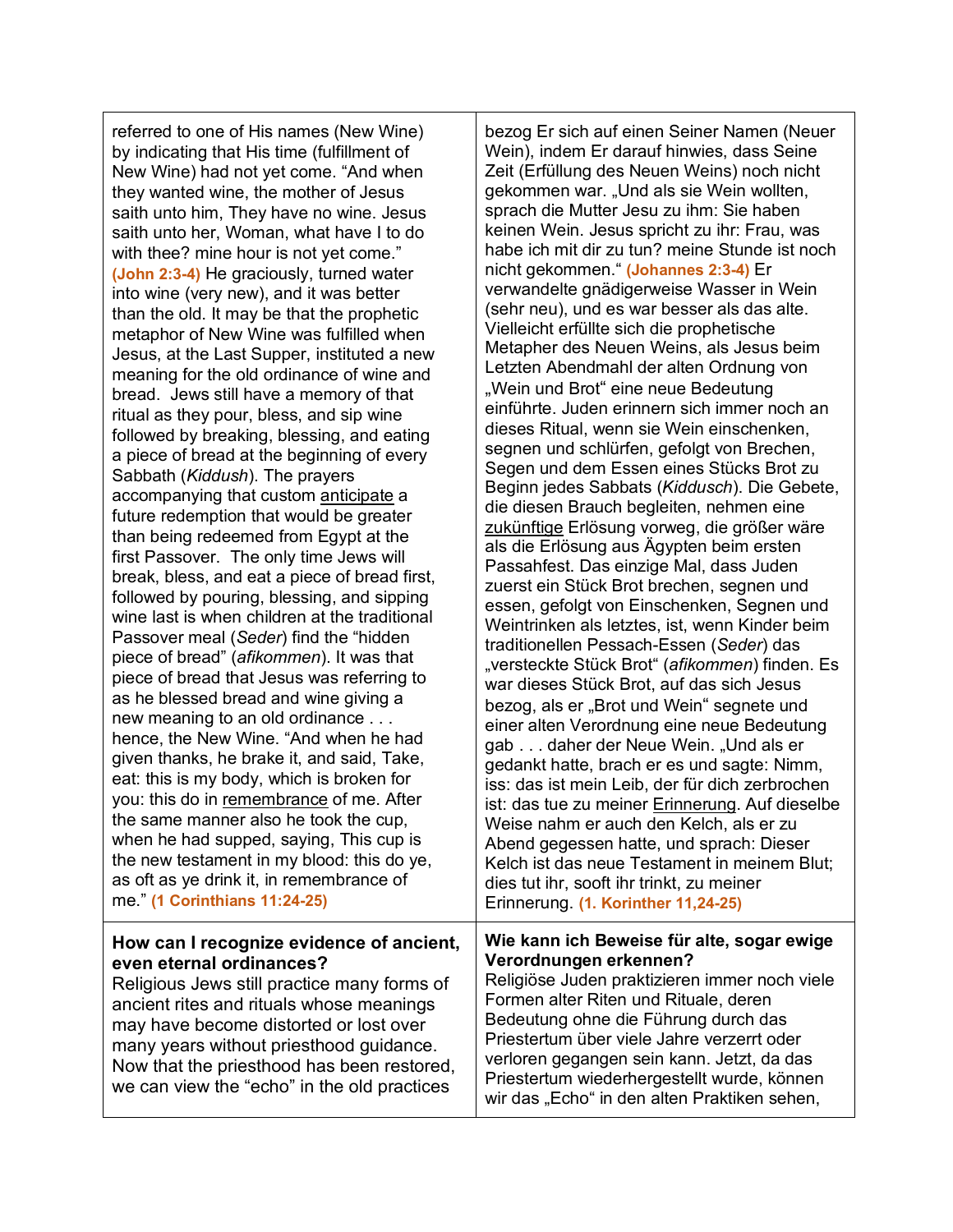| in order to find a clue in understanding the<br>"Old Covenant," which was true, and how<br>the "New Covenant" restored the ancient<br>practices with true doctrine. For example,<br>Jews still practice complete immersions,<br>even immersing the dead before burial.<br>Members of the Church of Jesus Christ of<br>Latter-day Saints call it a "baptism," which is<br>an immersion. Jewish ritual includes<br>wrapping the deceased in the clothing<br>representative of garments used in the<br>ancient temple. In addition to head covering,<br>the Talith (robe-like prayer shawl) is draped<br>over the shoulder, a sash is used, even an<br>apron is used for Levitical descendants. At<br>the grounds of ancient "Temple Square"<br>which the Moslems have taken over with<br>their Dome of the Rock, is a large font-like<br>basin, (missing the twelve oxen), that<br>Moslems use in their "washing and<br>anointing" procedure before their five-times<br>daily prayers.                                                                           | um einen Hinweis darauf zu finden, wie der<br>"Neue Bund" die alten Praktiken mit wahrer<br>Lehre wiederhergestellt hat. Zum Beispiel<br>praktizieren Juden immer noch das<br>vollständige Untertauchen, sogar das<br>Untertauchen der Toten vor der Beerdigung.<br>Mitglieder der Kirche Jesu Christi der Heiligen<br>der Letzten Tage nennen es eine "Taufe", also<br>ein Eintauchen. Das jüdische Ritual beinhaltet<br>das Einwickeln des Verstorbenen in die<br>Kleidung, die für die Kleidung des alten<br>Tempels repräsentativ ist. Neben der<br>Kopfbedeckung, wird der Talith<br>(gewandähnlicher Gebetsschal) über die<br>Schulter drapiert, eine Schärpe verwendet,<br>sogar eine Schürze wird für levitische<br>Nachkommen verwendet. Auf dem Gelände<br>des antiken "Tempelplatzes", den die Moslems<br>mit ihrem Felsendom eingenommen haben,<br>befindet sich ein großes taufbecken (ohne die<br>zwölf Ochsen), das die Moslems bei ihrem<br>"Waschen und Salben" vor ihrer fünfmal täglich<br>gebetet.                                                                                                                                                                                           |
|----------------------------------------------------------------------------------------------------------------------------------------------------------------------------------------------------------------------------------------------------------------------------------------------------------------------------------------------------------------------------------------------------------------------------------------------------------------------------------------------------------------------------------------------------------------------------------------------------------------------------------------------------------------------------------------------------------------------------------------------------------------------------------------------------------------------------------------------------------------------------------------------------------------------------------------------------------------------------------------------------------------------------------------------------------------|------------------------------------------------------------------------------------------------------------------------------------------------------------------------------------------------------------------------------------------------------------------------------------------------------------------------------------------------------------------------------------------------------------------------------------------------------------------------------------------------------------------------------------------------------------------------------------------------------------------------------------------------------------------------------------------------------------------------------------------------------------------------------------------------------------------------------------------------------------------------------------------------------------------------------------------------------------------------------------------------------------------------------------------------------------------------------------------------------------------------------------------------------------------------------------------------------------------|
| How do I discover that Temples were<br>not always "buildings?"<br>Biblically, the "House of the Lord" was the<br>Tabernacle, it was the innermost part of<br>three courtyards (Telestial, Terrestrial, and<br>Celestial). In the restoration, the<br>immersions for the dead preceded a<br>completed temple (the temple would have<br>three meeting areas enclosed in sacred<br>building). First, they were performed in a<br>river, then in the endowment house, then<br>in the completed Temple. The verses of<br>section 124 indicate that the need for<br>baptisms for the dead will increase so<br>much that they will be done also in the<br>Stakes and even cities like Jerusalem<br>which will be dedicated for ordinances,<br>baptisms for the dead. "And after this time,<br>your baptisms for the dead, by those who<br>are scattered abroad, are not acceptable<br>unto me, saith the Lord. For it is ordained<br>that in Zion, and in her stakes, and in<br>Jerusalem, those places which I have<br>appointed for refuge, shall be the places for | Wie finde ich heraus, dass Tempel nicht<br>immer "Gebäude" waren?<br>Biblisch war das "Haus des Herrn" das<br>Tabernakel, es war der innerste Teil von drei<br>Höfen (Telestial, Terrestrial und Celestial). Bei<br>der Restaurierung ging das Eintauchen für die<br>Toten einem fertiggestellten Tempel voraus<br>(der Tempel würde drei<br>Versammlungsbereiche haben, die von einem<br>heiligen Gebäude umgeben waren). Zuerst<br>wurden sie in einem Fluss durchgeführt, dann<br>im Endowmenthaus, dann im fertigen Tempel.<br>Die Verse von Abschnitt 124 weisen darauf hin,<br>dass die Notwendigkeit von Taufen für die<br>Toten so sehr zunehmen wird, dass sie auch in<br>den Pfählen und sogar Städten wie Jerusalem<br>durchgeführt werden, die für heilige<br>Handlungen, Taufen für die Toten, geweiht<br>werden. "Und nach dieser Zeit werden eure<br>Taufen für die Toten durch diejenigen, die<br>auswärts zerstreut sind, für mich nicht mehr<br>annehmbar sein, spricht der Herr. Denn es ist<br>verordnet, dass in Zion und in seinen Pfählen<br>und in Jerusalem, jenen Orten, die ich als<br>Zuflucht bestimmt habe, die Stätten für eure<br>Taufen für eure Toten sein sollen." (Lehre und |